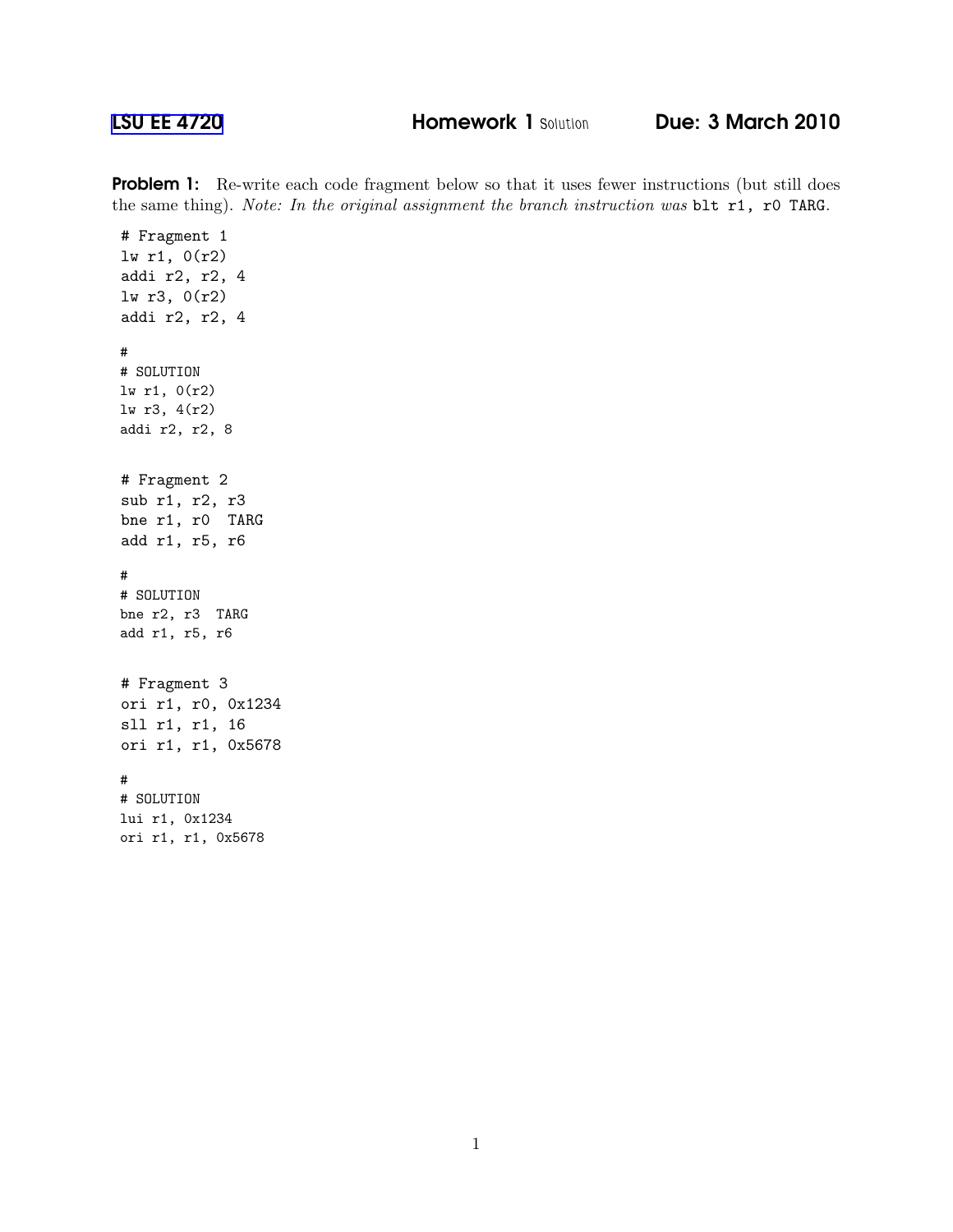

**Problem 2:** The MIPS code below runs on the illustrated implementation. Assume that the number of iterations is very large.

LOOP:

lw r3, 0(r1) addi r2, r2, 1 beq r3, r4 LOOP lw r1, 4(r1)

(a) Show a pipeline execution diagram with enough iterations to determine the CPI.

Diagram shown below. To determine the CPI we need a repeating pattern of iterations. An iteration begins when the first instruction of the loop is in IF, the first, second, and third iterations begin in cycle 0, 5, and 11, respectively. At the beginning of the first iteration only  $1w$  r3 is in the pipeline, at the beginning of the second iteration  $1w$  r3 is in IF, lw r1 is in ID, etc. (look at the stages directly above the IF in cycle 5). So the pipeline state is different at the beginning of the first and second iterations. At the beginning of the third iteration, in cycle 11, the pipeline contents (state) is the same as the beginning of the second. Therefore we expect the pattern to repeat and so can determine the CPI using the second iteration.

```
LOOP: # Cycle 0 1 2 3 4 5 6 7 8 9 10 11 12 13 14 15 16
lw r3, 0(r1) IF ID EX ME WB
addi r2, r2, 1 IF ID EX ME WB
beq r3, r4 LOOP IF ID -> EX ME WB
lw r1, 4(r1) IF \rightarrow ID EX ME WB
LOOP: # Cycle 0 1 2 3 4 5 6 7 8 9 10 11 12 13 14 15 16
lw r3, 0(r1) IF ID -> EX ME WB
addi r2, r2, 1 IF \rightarrow ID EX ME WBbeq r3, r4 LOOP IF ID \rightarrow EX ME WB
\text{lw } r1, 4(r1) IF -> ID EX ME WB
LOOP: # Cycle 0 1 2 3 4 5 6 7 8 9 10 11 12 13 14 15 16
\ln r3, 0(r1) IF ID -> EX ME WB
```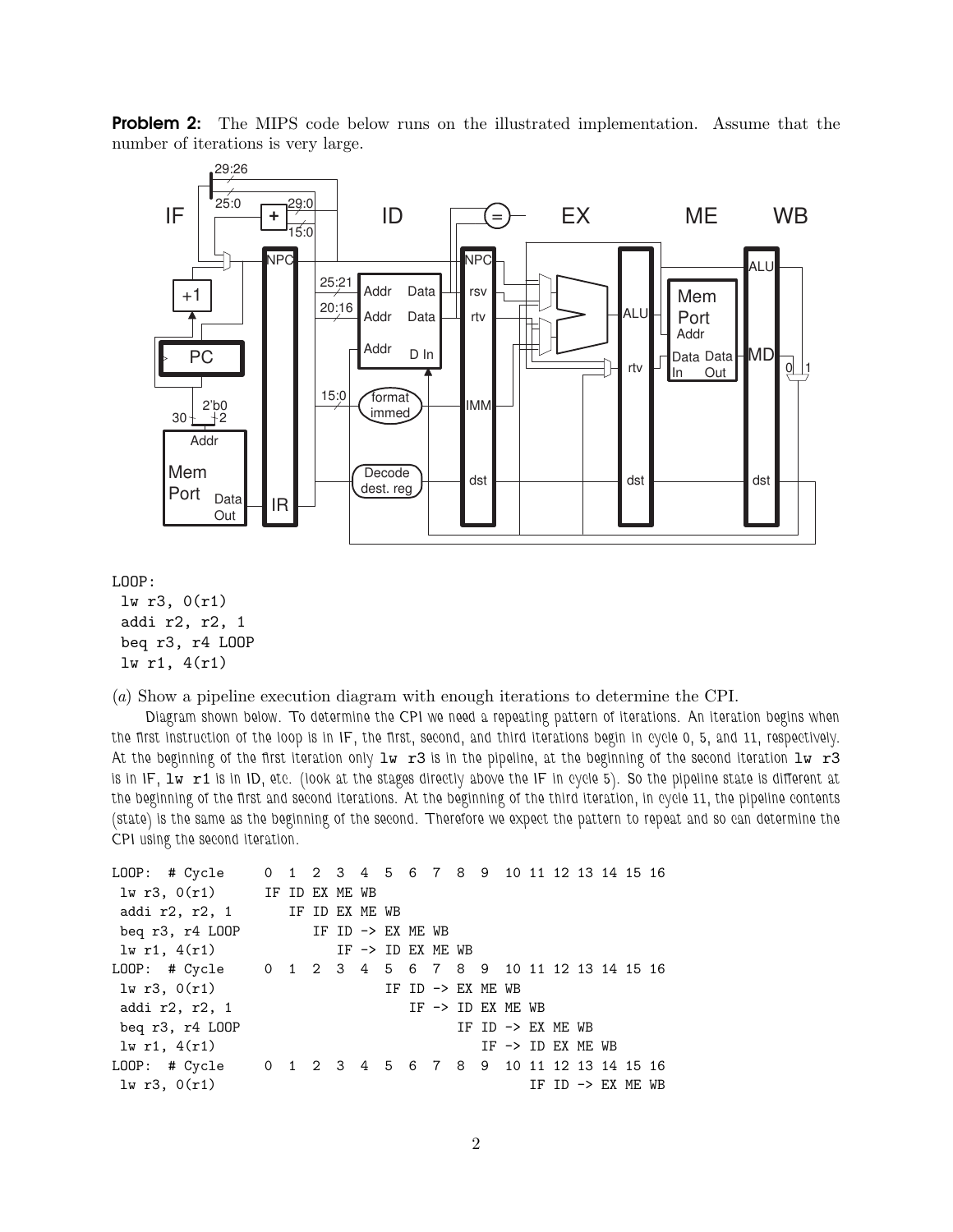(b) Determine the CPI.

The number of cycles is  $11 - 5 = 6$  (the difference between the start times of the second and third iterations), so the CPI is  $\frac{6}{4}$  CPI.

(c) Schedule (re-arrange) the code to remove as many stalls as possible.

There are two solutions below. The first removes one of the two stalls, the second code fragment removes both stalls. The first code fragment loads exactly the same items as the original code, but the second one loads an extra  $O(r1)$ , which can possibly result in loading an illegal memory address. Either solution would get full credit.

```
LOOP: # Solution 1, still has 1 stall.
lw r3, 0(r1)
lw r1, 4(r1)
beq r3, r4 LOOP
addi r2, r2, 1
# Solution 2, no stalls, but risks bad addr on last iter.
lw r3, 0(r1)
bne r3, r4 DONE
nop
LOOP:
lw r1, 4(r1) IF ID EX ME WB
addi r2, r2, 1 IF ID EX ME WB
beq r3, r4 LOOP IF ID EX ME WB
lw r3, 0(r1) IF ID EX ME WB
DONE:
```
3